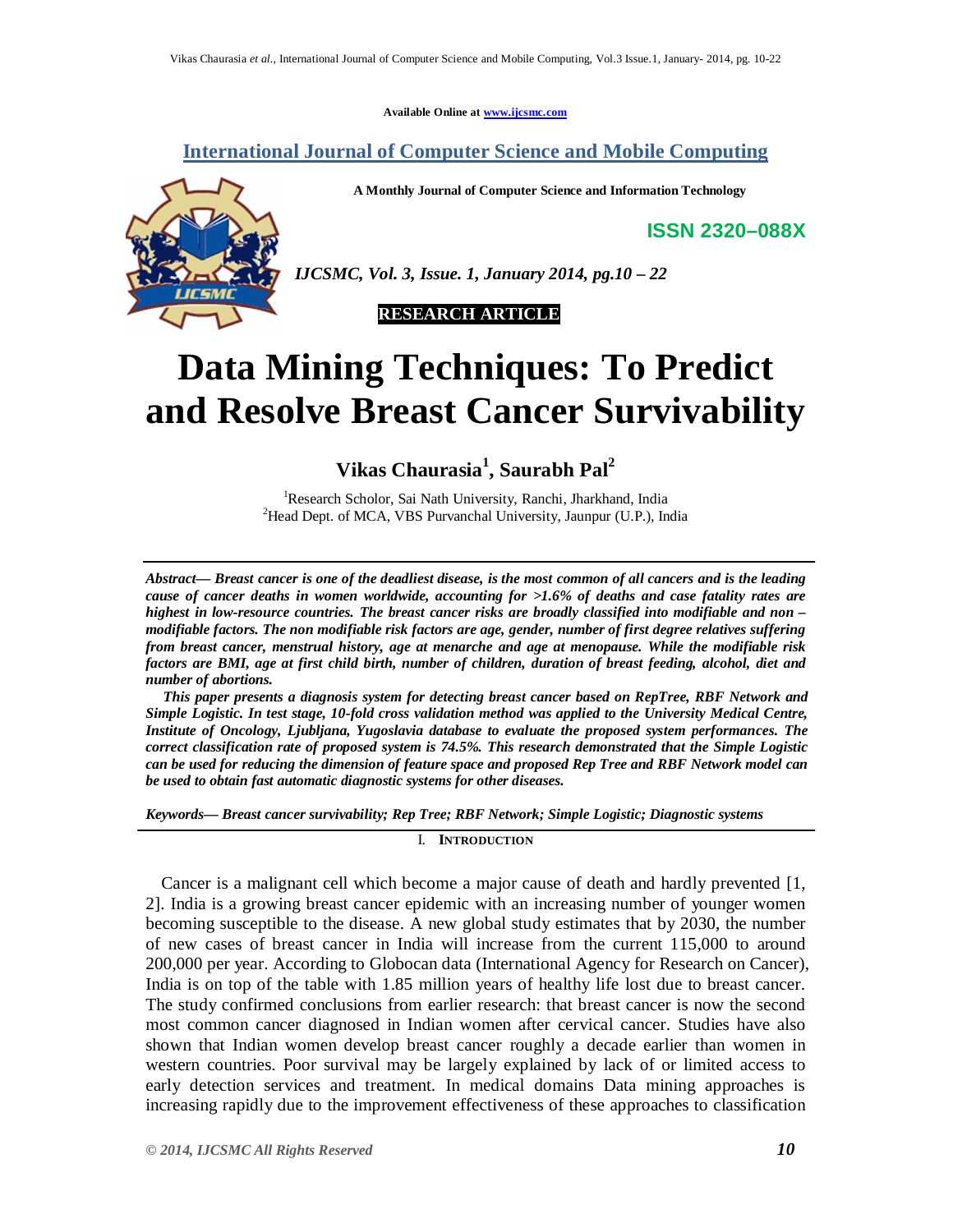and prediction systems, new and novel research directions are identified for further clinical and biological research. Generally cancer research is based upon statistical models did not reach to spread in medical because the user of these tools are not belongs to a medical profession. Data classification process using knowledge obtained from known data has been one of the most intensively studied subjects in statistics. There are many techniques to predict and classification breast cancer pattern. This paper empirically compares performance of three classical decision tree classifiers that are suitable for direct interpretability of their results.

This paper presents a new model that enhances the accuracy in identifying breast cancer patients. In this paper we investigated the generalization performance of RepTree, RBF Network and Simple Logistic in order to enhance the prediction models for decision-making system in the prognosis of breast cancer survivability.

## *A. About Breast Cancer*

The body is made up of trillions of living cells. Normal body cells grow, divide into new cells, and die in an orderly way. During the early years of a person's life, normal cells divide faster to allow the person to grow. After the person becomes an adult, most cells divide only to replace worn-out, damaged, or dying cells. Cancer begins when cells in a part of the body start to grow out of control. There are many kinds of cancer, but they all start because of this out-of-control growth of abnormal cells.

Breast cancer is a malignant (cancer) tumor that starts in the cells of the breast. It is found mostly in women, but men can get breast cancer, too. A woman's breast is made up of glands that can make breast milk (lobules), small tubes that carry milk from the lobules to the nipple (ducts), fatty and connective tissue, blood vessels, and lymph vessels. Most breast cancers begin in the cells that line the ducts. Fewer breast cancers start in the cells lining the lobules. Cancers can also start in cells of the other tissues in the breast. To understand breast cancer, it helps to know something about the normal parts of the breasts, as shown in the figure 1.



**Figure 1:** Normal parts of the breasts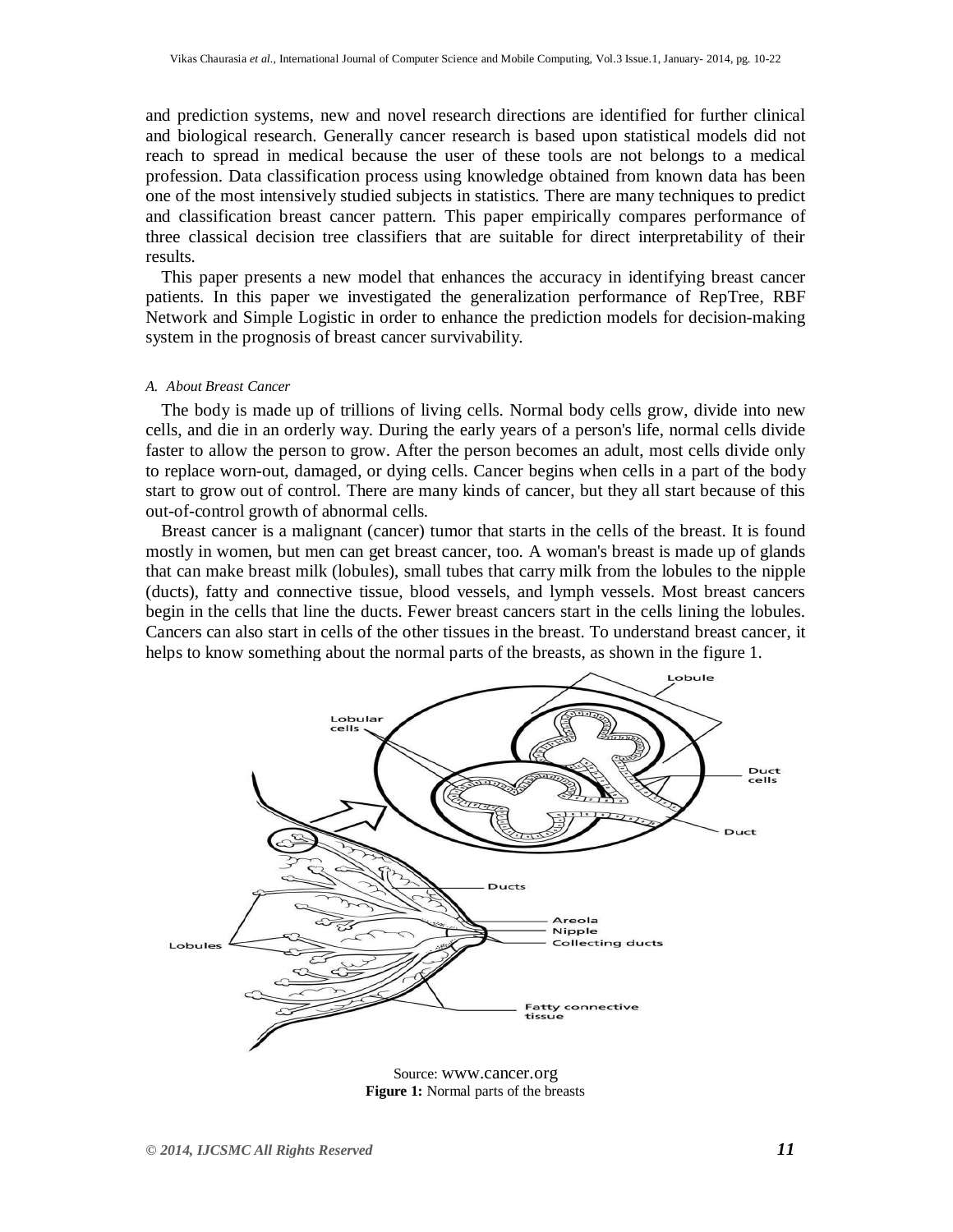Most women have more than one known risk factor for breast cancer, yet will never get the disease. The most common risk factors for breast cancer is not only being female and growing older. There may be more than one cause of breast cancer [3].

These may be:

- being a woman
- getting older
- having an inherited mutation in the BRCA1 or BRCA2 breast cancer gene
- lobular carcinoma in situ (LCIS)
- a personal history of breast or ovarian cancer
- a family history of breast, ovarian or prostate cancer
- having high breast density on a mammogram
- having a previous biopsy showing atypical hyperplasia
- starting menopause after age 55
- never having children
- having your first child after age 35
- radiation exposure, frequent X-rays in youth
- high bone density
- being overweight after menopause or gaining weight as an adult
- postmenopausal hormone use (current or recent use) of estrogen or estrogen plus progestin

## *B. Knowledge discovery in databases(KDD) and data mining*

In now days huge amount of data being collected and stored in databases has increased due to the advancements of interest to researchers in machine learning, pattern recognition, databases, statistics, artificial intelligence, knowledge acquisition for expert systems, and data visualization.

Knowledge Discovery and Data Mining (KDD) is an interdisciplinary area focusing upon methodologies for extracting useful knowledge from data. The term Knowledge Discovery in Databases or KDD for short, refers to the broad process of finding knowledge in data, and emphasizes the "high-level" application of particular data mining methods. The unifying goal of the KDD process is to extract knowledge from data in the context of large databases. Applications of data mining have already been proven to provide benefits to many areas of medicine, including diagnosis, prognosis and treatment [4].

The remainder of this paper is organized as follows: The background section investigates provides the reader with the background information on breast cancer research, survivability analysis, commonly used prognosis factors and previously published relevant literature., the method section explains the proposed methodology for enhancing applied methods accuracy in diagnosing breast cancer patients, and the results section is followed by a conclusion section.

#### II. **BACKGROUND**

Many researchers have been applying various algorithms and techniques like Classification, Clustering, Regression, Artificial Intelligence, Neural Networks, Association Rules, Decision Trees, Genetic Algorithm, Nearest Neighbour method etc., to help health care professionals with improved accuracy in the diagnosis of breast cancer. In our study we have used the breast cancer database from the University Medical Centre, Institute of Oncology, Ljubljana, Yugoslavia. Thanks go to M. Zwitter and M. Soklic for providing the data.

This literature showed that there have been several studies on the survivability prediction problem of breast cancer. These studies have applied different approaches to the given problem and achieved high classification accuracies.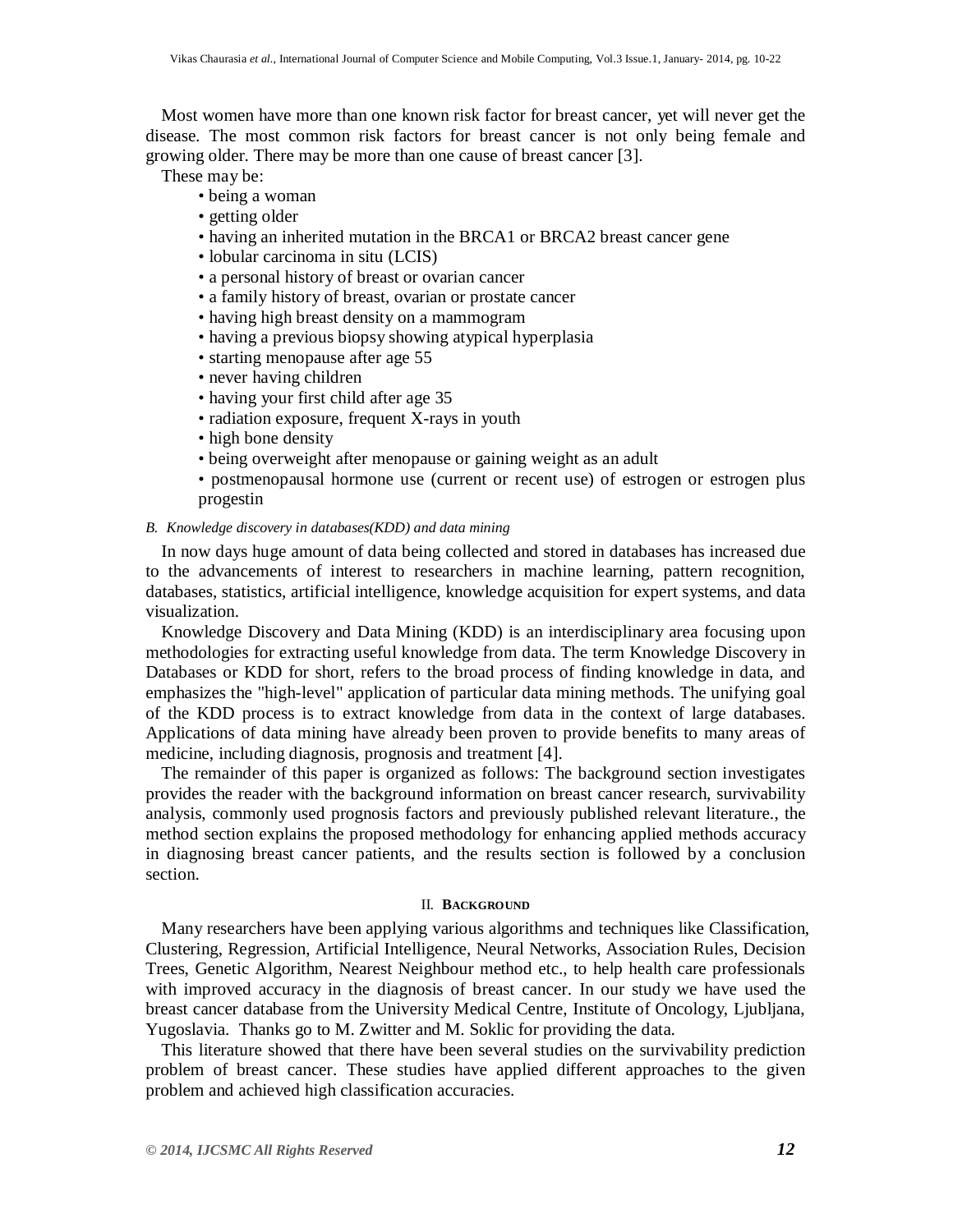Delen et al. [5] had taken 202,932 breast cancer patients records, which then pre-classified into two groups of "survived" (93,273) and "not survived" (109,659). The results of predicting the survivability were in the range of 93% accuracy. Tan AC's [6] used C4.5 decision tree, bagged decision tree on seven publicly available cancerous micro array data, and compared the prediction performance of these methods. Liu Ya-Qin's [7] experimented on breast cancer data using C5 algorithm with bagging to predict breast cancer survivability. Jinyan LiHuiqing Liu's [8] experimented on ovarian tumor data to diagnose cancer using C4.5 with and without bagging. Dong-Sheng Cao's [9] proposed a new decision tree based ensemble method combined with feature selection method backward elimination strategy with bagging to find the structure activity relationships in the area of chemometrics related to pharmaceutical industry. My Chau Tu's [10] proposed the use of bagging with C4.5 algorithm, bagging with Naïve bayes algorithm to diagnose the heart disease of a patient. My Chau Tu's [11] used bagging algorithm to identify the warning signs of heart disease in patients and compared the results of decision tree induction with and without bagging. Tsirogiannis's [12] applied bagging algorithm on medical databases using the classifiers neural networks, SVM'S and decision trees. Results exhibits improved accuracy of bagging than without bagging. Pan wen [13] conducted experiments on ECG data to identify abnormal high frequency electrocardiograph using decision tree algorithm C4.5 with bagging. Kaewchinporn C's [14] presented a new classification algorithm TBWC combination of decision tree with bagging and clustering. This algorithm is experimented on two medical datasets: cardiocography1, cardiocography2 and other datasets not related to medical domain. Chaurasia and Pal [15, 20] conducted study on the prediction of heart attack risk levels from the heart disease database with data mining technique like Naïve Bayes, J48 decision tree and Bagging approaches and CART, ID3 and Decision Table. The outcome shows that bagging techniques performance is more accurate than Bayesian classification and J48.

#### III. **METHODS**

In this paper, we have investigated three data mining techniques: RepTree, RBF Network and Simple Logistic. In this paper, we used these algorithms to predict the survivability rate of breast cancer data set. We selected these three classification techniques to find the most suitable one for predicting cancer survivability rate.

## *A. REPTree*

REPTree is a fast decision tree learner which builds a decision/regression tree using information gain as the splitting criterion, and prunes it using reduced error pruning. It only sorts values for numeric attributes once. REPtree method is also based on C4.5 algorithm and can produce classification (discrete outcome) or regression trees (continuous outcome). REPTree is a fast decision tree learner used to build a decision or regression tree models [16]. It can deal with missing values utilizing splitting the corresponding instances into pieces. Moreover, it commonly combines with Bagging [17]. Few research studies have demonstrated the performance of REPTree because REPTree achieved lower accuracy.

## *B. RBF Network*

A radial basis function network is an artificial neural network that uses radial basis functions as activation functions. Radial Basis Functions are first introduced in the solution of the real multivariable interpolation problems. Broomhead and Lowe (1988), and Moody and Darken (1989) were the first to exploit the use of radial basis functions in the design of neural networks. The output of the network is a linear combination of radial basis functions of the inputs and neuron parameters. Radial basis function networks have many uses, including function approximation, time series prediction, classification, and system control. Radial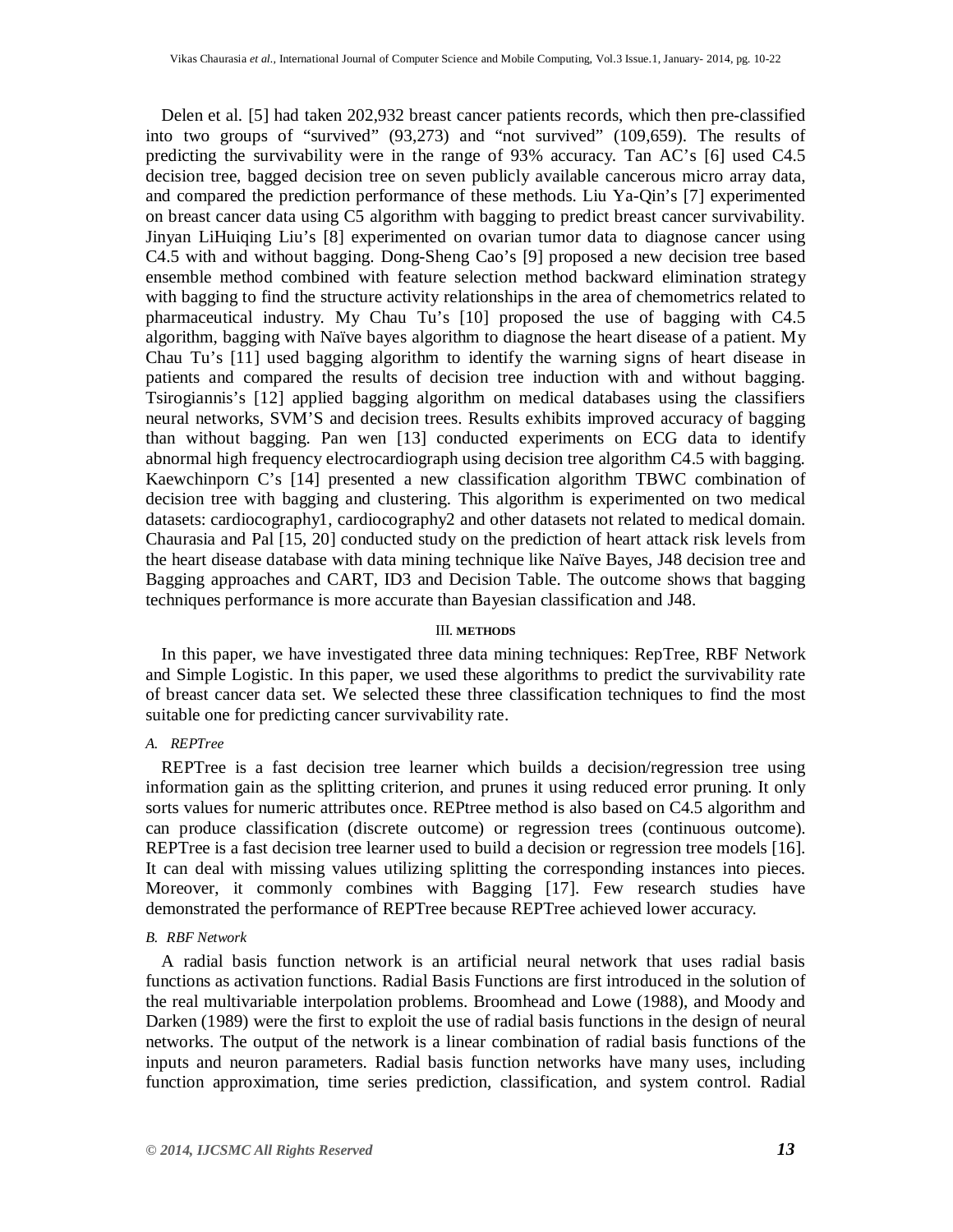basis function (RBF) networks typically have three layers: an input layer, a hidden layer with a non-linear RBF activation function and a linear output layer, as shown in figure 2.



**Figure 2:** The structure of RBF neural network.

## *C. Simple Logistic*

Logistic regression is a very powerful modeling tool, is a generalization of linear regression [18]. Logistic Regression is used to assess the likelihood of a disease or health condition as a function of a risk factor (and covariates). Both simple and multiple logistic regression, assess the association between independent variable(s)  $(Xi)$  -- sometimes called exposure or predictor variables — and a dichotomous dependent variable  $(Y)$  -- sometimes called the outcome or response variable. It is used primarily for predicting binary or multiclass dependent variables.

## IV.**BREAST CANCER DATASET**

The data used in this study are provided by the University Medical Centre, Institute of Oncology, Ljubljana, Yugoslavia. My special thanks go to M. Zwitter and M. Soklic for providing the data for this research work. The data set has 10 attributes and total 286 rows, we restricted testing to these same attributes (see Table 1) and contain the following variables.

- 1. Age: patient's age at the time of diagnosis;
- 2. Menopause: menopause status of the patient at the time of diagnosis;
- 3. Tumor size: tumor size (in mm);
- 4. Inv-nodes: range 0 39 of axillary lymph nodes showing breast cancer at the time of histological examination;
- 5. Node caps: penetration of the tumor in the lymph node capsule or not;
- 6. Degree of malignancy: range 1-3 the histological grade of the tumor. That are grade: 1 predominantly that consist of cancer cells, grade: 2 neoplastic that consist of usual characteristics of cancer cells, grade: 3 predominately that consist of cells that are highly affected;
- 7. Breast: breast cancer may occur in either breast;
- 8. Breast quadrant: if the nipple consider as a central point the breast may be divided into four quadrants;
- 9. Irradiation: patient's radiation (x-rays) therapy history.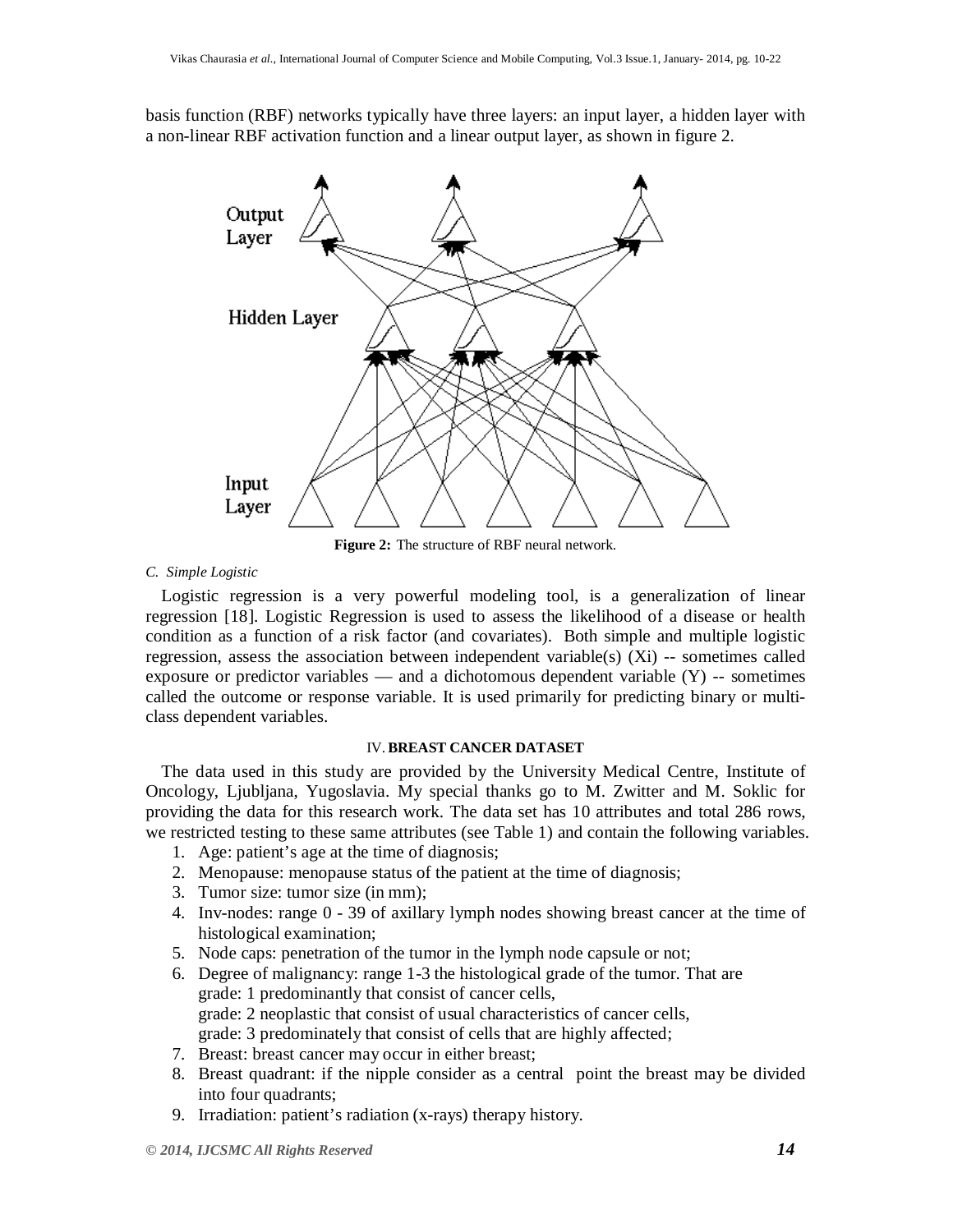## 10. Class: no-recurrence or recurrence depending reappearing symptoms of breast cancer in the patients after treatment.

| <b>Attributes</b> | <b>Values</b>                                                         |  |  |  |
|-------------------|-----------------------------------------------------------------------|--|--|--|
| age               | 10-19, 20-29, 30-39, 40-49, 50-59, 60-69, 70-79, 80-89, 90-99         |  |  |  |
| menopause         | $lt40$ , ge $40$ , premeno                                            |  |  |  |
| tumor-size        | 0-4, 5-9, 10-14, 15-19, 20-24, 25-29, 30-34, 35-39, 40-44, 45-49, 50- |  |  |  |
|                   | 54,                                                                   |  |  |  |
|                   | 55-59                                                                 |  |  |  |
| inv-nodes         | 0-2, 3-5, 6-8, 9-11, 12-14, 15-17, 18-20, 21-23, 24-26, 27-29, 30-32, |  |  |  |
|                   | $33-$                                                                 |  |  |  |
|                   | 35, 36-39                                                             |  |  |  |
| node-caps         | yes, no                                                               |  |  |  |
| deg-malig         | 1, 2, 3                                                               |  |  |  |
| breast            | left, right                                                           |  |  |  |
| breast-quad       | left-up, left-low, right-up, right-low, central                       |  |  |  |
| irradiation       | yes, no                                                               |  |  |  |
| class             | no-recurrence-events, recurrence-events                               |  |  |  |

## **Table I.** <sup>B</sup>REAST CANCER DATA SET

## V. **EXPERIMENTAL SETUP**

To practice of machine learning algorithms WEKA[19] software used. All experiments described in this paper were performed using libraries from Weka machine learning environment. WEKA is a workbench for machine learning that is intended to aid in the application of machine learning techniques to a variety of real world problems (Witten and Frank, 2000). In the describe survey RepTree, RBF Network and Simple Logistic have been used to predict attributes such as age, menopause, tumor-size, inv-nodes, node-caps, degmalig, breast, breast-quad, irradiation and class for chances of a patient getting breast cancer.

All of the methods are decision trees techniques which represent supervised machine learning approach. RepTree method is also based on C4.5 algorithm and can produce discrete outcome or continuous outcome. It sorts numeric attributes only once. A radial basis function (RBF) network is an artificial neural network that uses radial basis functions as activation functions. Radial basis function (RBF) networks typically have three layers: an input layer, a hidden layer with a non-linear RBF activation function and a linear output layer. Logistic regression is a very powerful modeling tool, is a generalization of linear regression. Logistic Regression simple and multiple logistic regression, assess the association between independent variable(s)  $(X_i)$  -- sometimes called exposure or predictor variables — and a dichotomous dependent variable (Y) -- sometimes called the outcome or response variable. It is used primarily for predicting binary or multi-class dependent variables. Each classification method was used "as it is" in Weka environment which means that no additional parameter tuning was performed before or during classification performance comparison. The results show clearly that the proposed method performs well compared to other similar methods in the literature, taking into the fact that the attributes taken for analysis are not direct indicators of breast cancer in the patients.

#### VI.**EXPERIMENTAL RESULTS**

Initially, using machine learning algorithms analysis made with obtained experimental results from classifications on breast cancer data set. Result, after analyzing breast cancer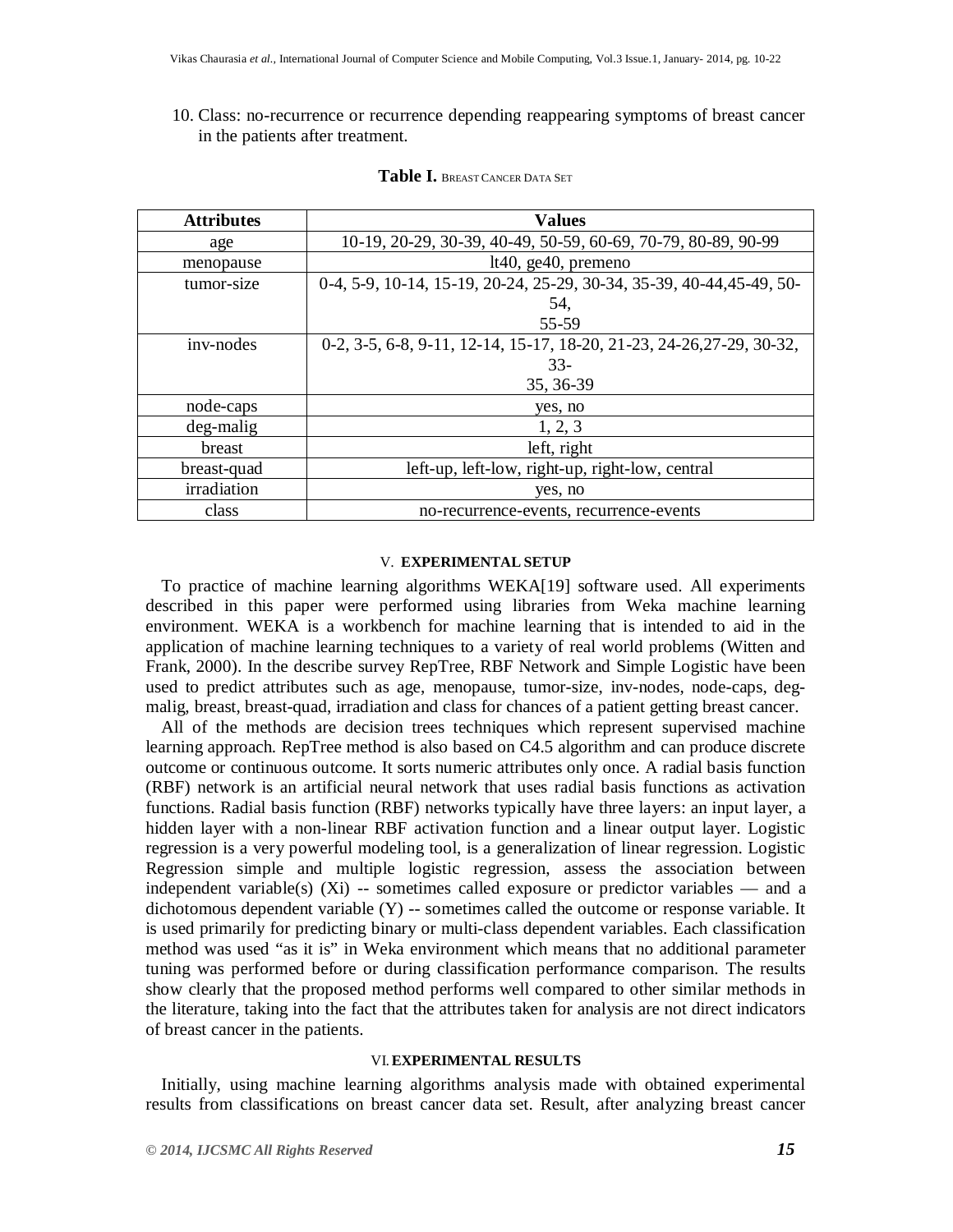Menopause Inv-nodes

data set visually using different attributes and figure out the distribution of values as shown in figure 3.

**Figure 3:** Visual form of breast cancer survivals using all attributes.

In our experimental result section we have carried out some experiments in order to evaluate the performance of different algorithms for predicting breast cancer survivals in order to time to build a model, correctly classified instances, incorrectly classified instances and %accuracy (see Table II).

| <b>Evaluation Criteria</b>       | <b>Classifiers</b> |                    |                        |  |
|----------------------------------|--------------------|--------------------|------------------------|--|
|                                  | RepTree            | <b>RBF</b> Network | <b>Simple Logistic</b> |  |
| Timing to build model (in Sec)   | 0.02               | 0.41               | 0.62                   |  |
| Correctly classified instances   | 204                | 211                | 213                    |  |
| Incorrectly classified instances | 82                 | 75                 | 73                     |  |
| Accuracy $(\% )$                 | 71.32%             | 73.77%             | 74.47%                 |  |

| Table II: PERFORMANCE OF THE CLASSIFIERS |  |
|------------------------------------------|--|
|------------------------------------------|--|

From above table we can conclude that Simple Logistic is more accurate classifier in comparison of others also it can be easily seen that it has highly classified correct instances as well as incorrectly classified instance than RepTree and RBF Network (see figure 4).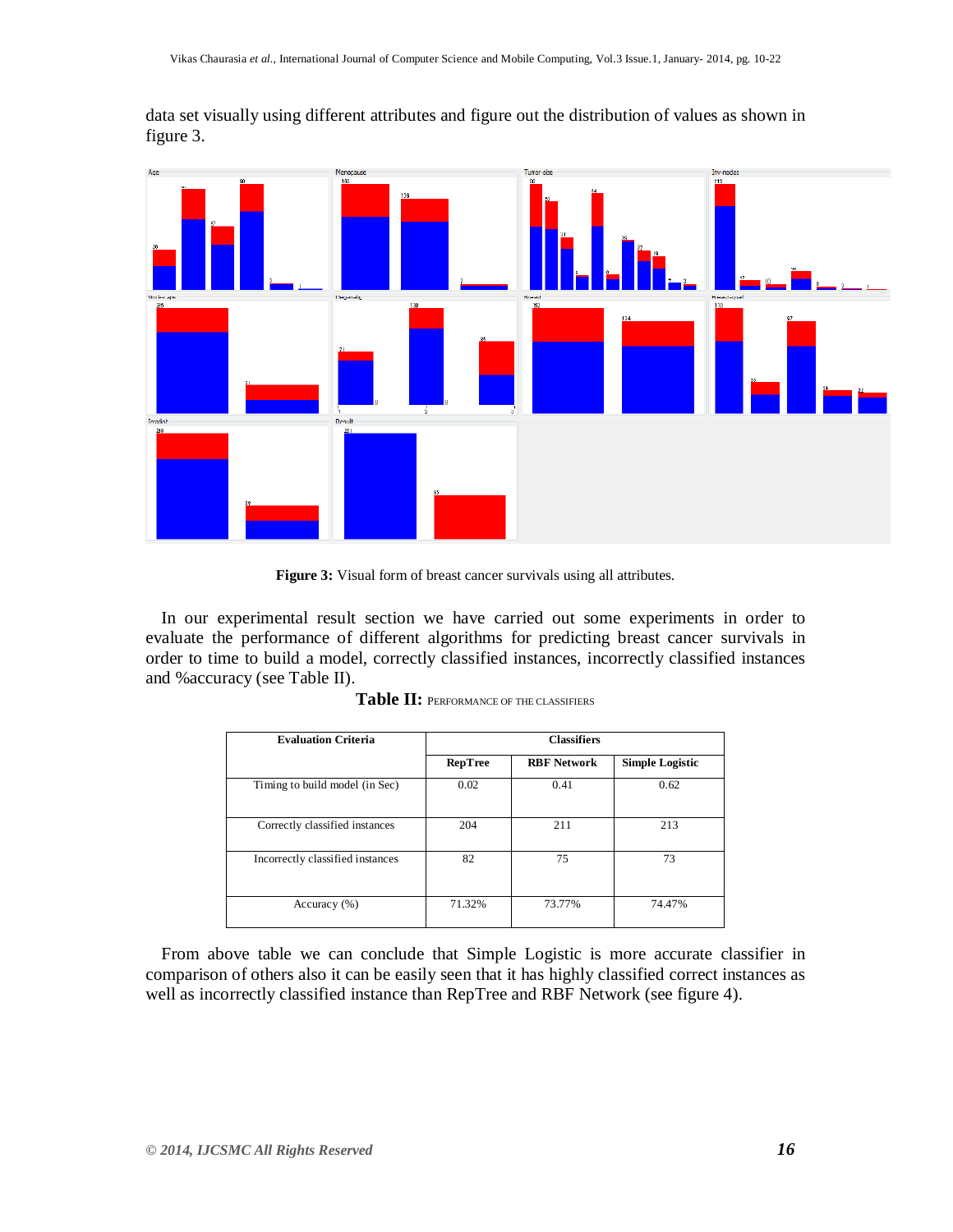

**Figure 4:** comparative graph of different classifier showing at different evaluation criteria.

Kappa statistic, mean absolute error and root mean squared error will be in numeric value only. We also show the relative absolute error and root relative squared error in percentage for references and evaluation. The results of the simulation are shown in Tables III.

| <b>Evaluation Criteria</b>            | <b>Classifiers</b> |                              |                           |
|---------------------------------------|--------------------|------------------------------|---------------------------|
|                                       | RepTree            | <b>RBF</b><br><b>Network</b> | <b>Simple</b><br>Logistic |
| Kappa statistic(KS)                   | 0.1734             | 0.3037                       | 0.2846                    |
| Mean absolute error (MAE)             | 0.3809             | 0.3437                       | 0.3614                    |
| Root mean squared error (RMSE)        | 0.4655             | 0.4282                       | 0.4285                    |
| Relative absolute error (RAE)         | 91.03%             | 82.14%                       | 86.36%                    |
| Root relative squared error<br>(RRSE) | 101.84%            | 93.687%                      | 93.75%                    |

TABLE III: <sup>T</sup>RAINING AND SIMULATION ERROR

Figures 5 are the graphical representations of the simulation result.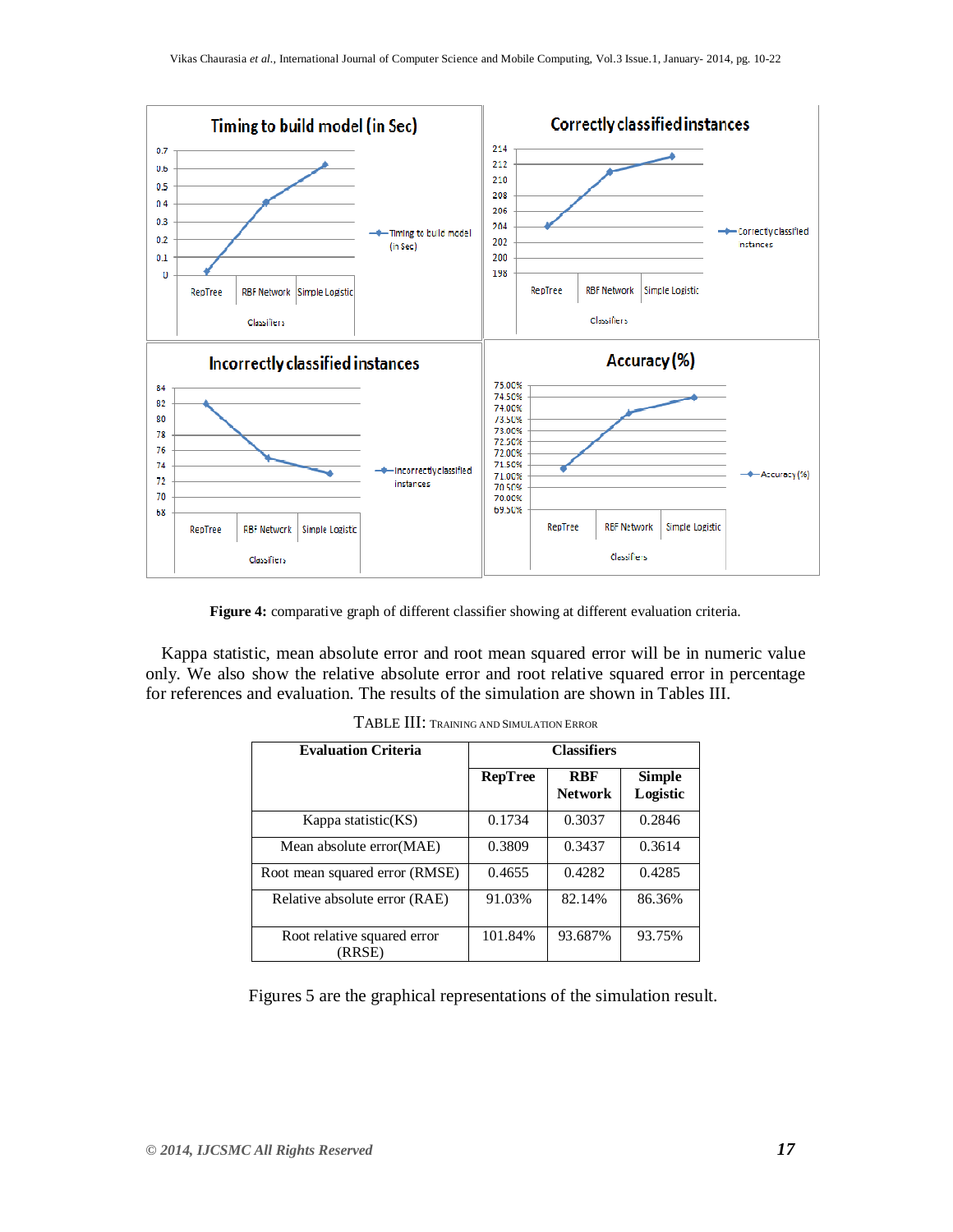

**Figure 5:** Comparison between Parameters

Once Predictive model is created, it is necessary to check how accurate it is, the accuracy of the predictive model is calculated based on the precision, recall values of classification matrix. Table IV below shows the TP rate, FP rate, precision, recall value for RepTree, RBF Network, Simple Logistic.

| <b>Classifier</b>      | TP    | FP    | <b>Precision</b> | Recall | <b>Class</b>   |
|------------------------|-------|-------|------------------|--------|----------------|
| <b>RepTree</b>         | 0.92  | 0.776 | 0.737            | 0.92   | no-recurrence- |
|                        |       |       |                  |        | events         |
|                        | 0.224 | 0.08  | 0.543            | 0.224  | recurrence-    |
|                        |       |       |                  |        | events         |
| <b>RBF Network</b>     | 0.886 | 0.612 | 0.774            | 0.886  | no-recurrence- |
|                        |       |       |                  |        | events         |
|                        | 0.388 | 0.114 | 0.589            | 0.388  | recurrence-    |
|                        |       |       |                  |        | events         |
| <b>Simple Logistic</b> | 0.925 | 0.682 | 0.762            | 0.925  | no-recurrence- |
|                        |       |       |                  |        | events         |
|                        | 0.318 | 0.075 | 0.643            | 0.318  | recurrence-    |
|                        |       |       |                  |        | events         |

Table IV: COMPARISON OF ACCURACY MEASURES

The performance of the learning techniques is highly dependent on the nature of the training data. Confusion matrices are very useful for evaluating classifiers. The columns represent the predictions, and the rows represent the actual class. To evaluate the robustness of classifier, the usual methodology is to perform cross validation on the classifier.

| <b>Classifier</b>      | no-recurrence- | recurrence- | <b>Class</b>   |
|------------------------|----------------|-------------|----------------|
|                        | events         | events      |                |
| <b>RepTree</b>         | 185            | 16          | no-recurrence- |
|                        |                |             | events         |
|                        | 66             | 19          | recurrence-    |
|                        |                |             | events         |
| <b>RBF Network</b>     | 178            | 23          | no-recurrence- |
|                        |                |             | events         |
|                        | 52             | 33          | recurrence-    |
|                        |                |             | events         |
| <b>Simple Logistic</b> | 186            | 15          | no-recurrence- |
|                        |                |             | events         |
|                        | 58             | 27          | recurrence-    |
|                        |                |             | events         |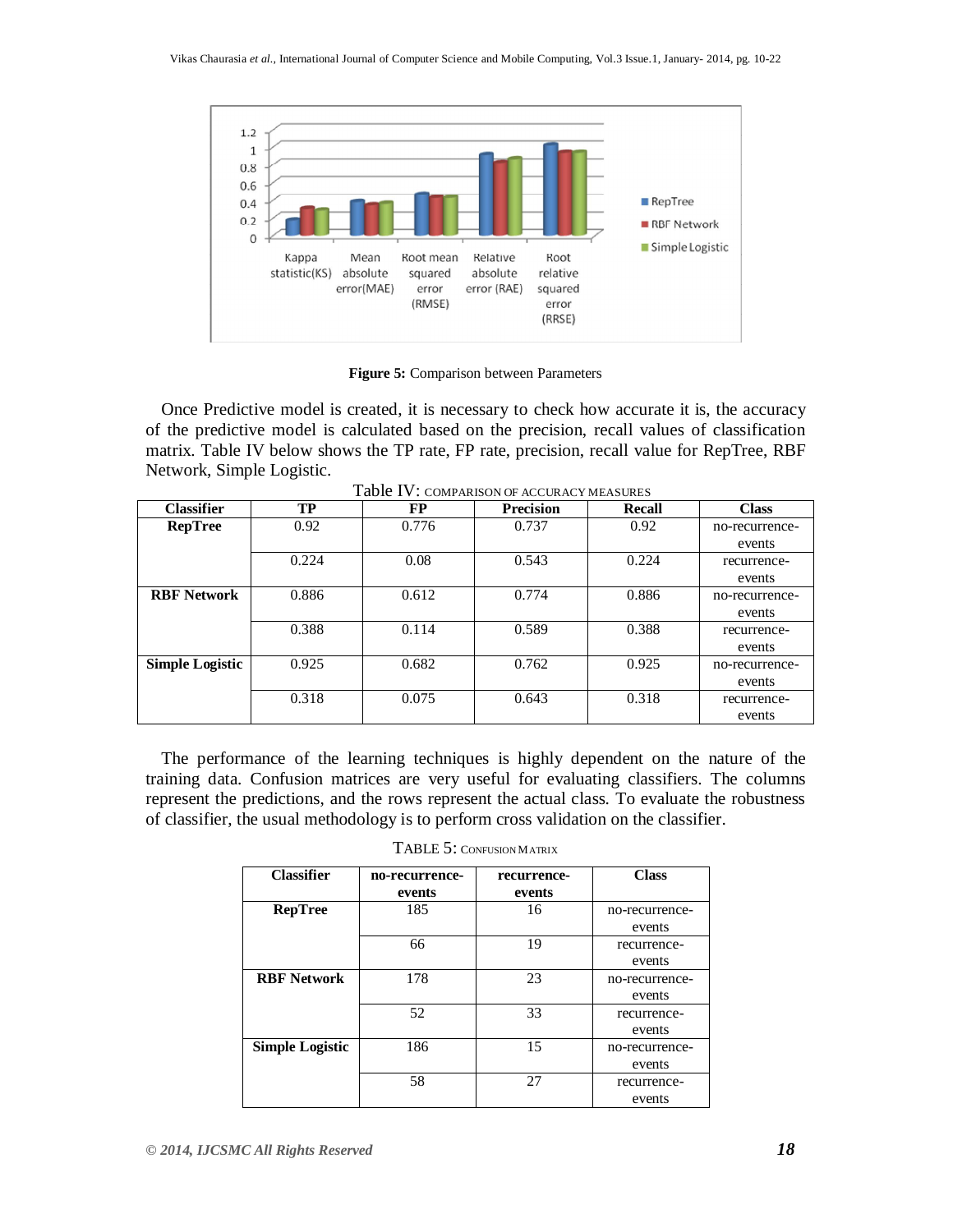For better understand the importance of the input variables, it is customary to analyse the impact of input variables during breast cancer prediction, in which the impact of certain input variable of the model on the output variable has been analysed. Tests were conducted using three tests for the assessment of input variables: Chi-square test, Info Gain test and Gain Ratio test. Different algorithms provide very different results, i.e. each of them accounts the relevance of variables in a different way. The average value of all the algorithms is taken as the final result of variables ranking, instead of selecting one algorithm and trusting it. The results obtained with these values are shown in Table VI.

| <b>Variable</b> | Chi-squared | <b>Info Gain</b> | <b>Gain Ratio</b> | <b>Average Rank</b> |
|-----------------|-------------|------------------|-------------------|---------------------|
|                 |             |                  |                   |                     |
| Age             | 3.998       | 0.01061          | 0.0052            | 1.337936            |
| Menopause       | 0.791       | 0.002            | 0.00176           | 0.26492             |
| Tumor-size      | 17.916      | 0.05717          | 0.0189            | 5.997356            |
| Inv-nodes       | 28.8        | 0.069            | 0.05232           | 9.64044             |
| Node-caps       | 19.194      | 0.04534          | 0.06063           | 6.433323            |
| Deg-malig       | 31.222      | 0.07542          | 0.08591           | 10.46111            |
| <b>Breast</b>   | 0.984       | 0.00249          | 0.0025            | 0.329663            |
| Breast-quad     | 2.876       | 0.00717          | 0.00358           | 0.96225             |
| Irradiat        | 10.754      | 0.02582          | 0.03263           | 3.60415             |

TABLE VI: RESULT OF TESTS AND AVERAGE RANK

The following analysis is to determine the importance of each variable individually. Table 6 shows that attribute Deg-malig (Degree of malignancy) impacts output the most, and that it showed the best performances in all of the three tests. Then these attributes follow: Inv-nodes, Node-caps, Tumor-size, Irradiat, Age, Breast-quad, Breast and Menopause. Figure 6 shows the importance of each attributes.



**Figure 6:** Comparison between importance of attributes

Decision trees are considered easily understood models because a reasoning process can be given for each conclusion. Knowledge models under this paradigm can be directly transformed into a set of IF-THEN rules that are one of the most popular forms of knowledge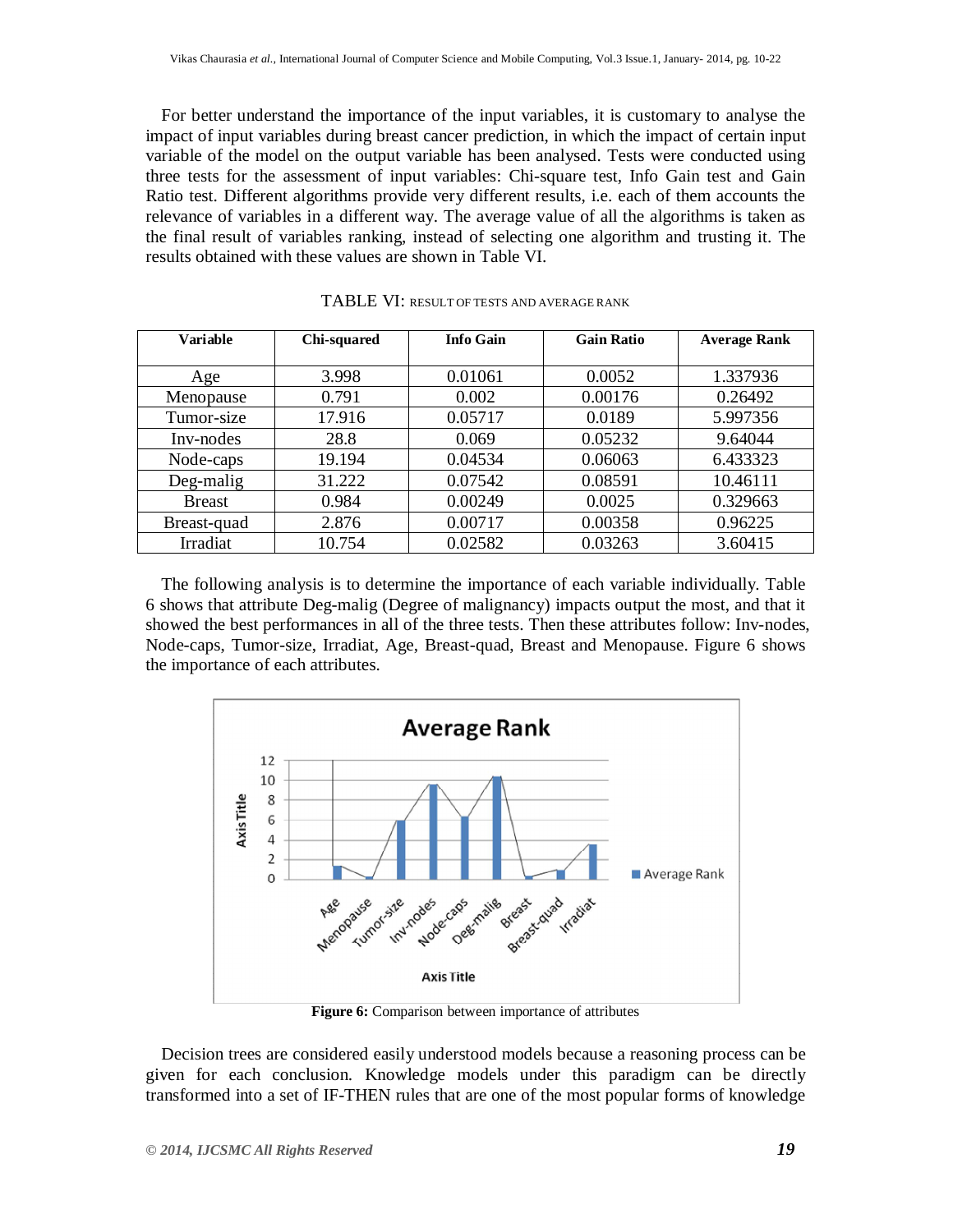representation, due to their simplicity and comprehensibility which professor can easy understand and interpret Figure 7.



**Figure 7:** Decision Tree

After examining the classification tree, we can summarize the following results:

Deg-malig  $< 2.5$ : no-recurrence-events (134/24) [67/16] Deg-malig  $\ge$  2.5

| Inv-nodes = NPN2 : no-recurrence-events  $(28/11)$  [20/7]

 $Inv-nodes = NPN8$ : recurrence-events (7/1) [3/0]

 $Inv-nodes = NPN11$ : recurrence-events  $(4/1)$   $[1/1]$ 

 $Inv-nodes = NPN5$ : recurrence-events (10/3) [3/1]

 $Inv-nodes = NPN17$ 

| | Menopause = premeno : recurrence-events  $(2/0)$  [1/0]

- | | Menopause = ge40 : no-recurrence-events  $(2/0)$  [0/0]
- | | Menopause =  $lt40$  : recurrence-events  $(0/0)$   $[0/0]$
- | Inv-nodes = NPN14 : recurrence-events  $(2/0)$  [1/1]

| Inv-nodes = NPN26 : recurrence-events  $(1/0)$   $[0/0]$ 

## VII. **CONCLUSION**

In this paper, we report on a research effort where we developed several prediction models for breast cancer survivability. Specifically, we used three popular data mining methods: RepTree, RBF Network and Simple Logistic.

The best algorithm based on the patient's data is Simple logistic Classification with accuracy of 74.47% and the total time taken to build the model is at 0.62 seconds. These results suggest that among the machine learning algorithm tested, Simple logistic classifier has the potential to significantly improve the conventional classification methods used in the study.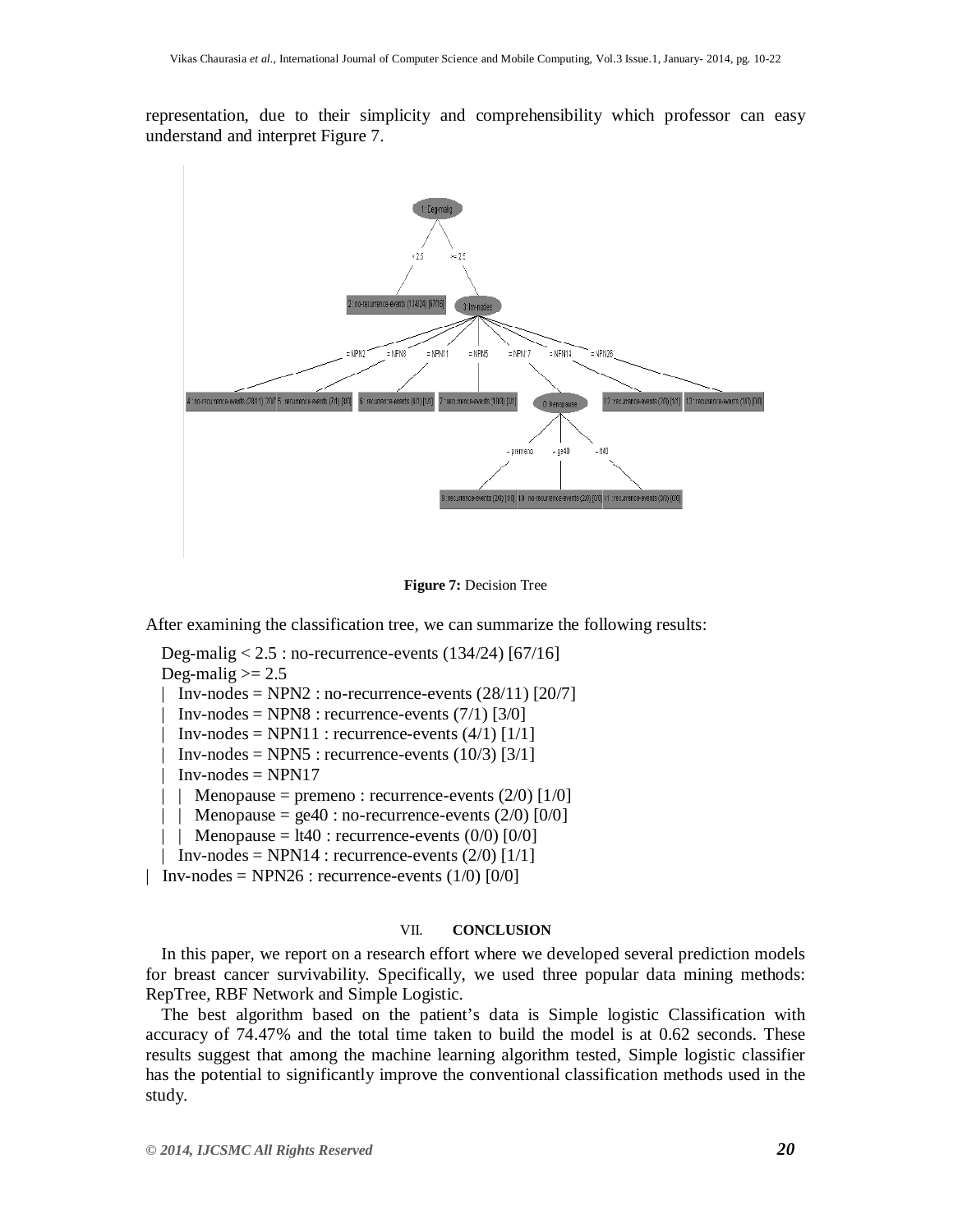We also shows that the most important attributes for breast cancer survivals are Deg-malig (Degree of malignancy), Inv-nodes, Node-caps, Tumor-size, Irradiat, Age, Breast-quad, Breast and Menopause. These attributes were found using three tests for the assessment of input variables: Chi-square test, Info Gain test and Gain Ratio test.

#### **REFERENCES**

- [1] Delen D, Patil N. Knowledge extraction from prostate cancer data. The 39thAnnual Hawaii International Conference on System Sciences; 2006; 1-10.
- [2] National Cancer Institute. Surveillance, Epidemiology, and End Results (SEER) Program Public-Use Data (1973-2008). Cancer Statistics Branch; 2011.
- [3] www.komen.org/risk
- [4] Richards G, Rayward-Smith VJ, Sonksen PH, Carey S, Weng C. Data mining for indicators of early mortality in a database of clinical records. Artif Intell Med 2001;22:215—31.
- [5] Delen D, Walker G, Kadam A. Predicting breast cancer survivability: a comparison of three data mining methods. Artificial Intelligence in Medicine. 2005 Jun; 34(2):113-27.
- [6] Tan AC, Gilbert D. "Ensemble machine learning on gene expression data for cancer classification", Appl Bioinformatics. 2003;2(3 Suppl):S75-83.
- [7] Liu Ya-Qin, Wang Cheng, Zhang Lu," Decision Tree Based Predictive Models for Breast Cancer Survivability on Imbalanced Data" , 3rd International Conference on Bioinformatics and Biomedical Engineering , 2009.
- [8] Jinyan LiHuiqing Liu, See-Kiong Ng and Limsoon Wong," Discovery of significant rules for classifying cancer diagnosis data", Bioinformatics 19(Suppl. 2)Oxford University Press 2003.
- [9] Dong-Sheng Cao, Qing-Song Xu ,Yi-Zeng Liang, Xian Chen, "Automatic feature subset selection for decision tree-based ensemble methods in the prediction of bioactivity", Chemometrics and Intelligent Laboratory Systems.
- [10] My Chau Tu, Dongil Shin, Dongkyoo Shin ,"Effective Diagnosis of Heart Disease through Bagging Approach", 2nd International Conference on Biomedical Engineering and Informatics,2009.
- [11] My Chau Tu, Dongil Shin, Dongkyoo Shin, "A Comparative Study of Medical Data Classification Methods Based on Decision Tree and Bagging Algorithms" Eighth IEEE International Conference on Dependable, Autonomic and Secure Computing, 2009.
- [12] Tsirogiannis, G.L, Frossyniotis, D, Stoitsis, J, Golemati, S, Stafylopatis, A Nikita,K.S," Classification of Medical Data with a Robust Multi-Level Combination scheme", IEEE international joint Conference on Neural Networks.
- [13] Pan Wen, "Application of decision tree to identify a abnormal high frequency electrocardiograph", China National Knowledge Infrastructure Journal, 2000.
- [14] Kaewchinporn .C, Vongsuchoto. N, Srisawat. A " A Combination of Decision Tree Learning and Clustering for Data Classification", 2011 Eighth International Joint Conference on Computer Science and Software Engineering (JCSSE).
- [15] V. Chauraisa and S. Pal, "Data Mining Approach to Detect Heart Diseases", International Journal of Advanced Computer Science and Information Technology (IJACSIT),Vol. 2, No. 4,2013, pp 56-66.
- [16] Witten IH, Frank E. Data mining: practical machine learning tools and techniques. 2 ed. San Francisco: Morgan Kaufmann; 2005.
- [17] Witten IH, Frank E, Trigg L, Hall M, Holmes G, Cunningham SJ. Weka: Practical machine learning tools and techniques with java implementations. The International Workshop: Emerging Knowledge Engineering and Connectionist-Based Information Systems; 1999; 192-6.
- [18] Hastie T, Tibshirani R, Friedman J. The elements of statistical learning. New York, NY: Springer-Verlag; 2001.
- [19] Witten, I.H. and Frank, E.: Data Mining: Practical Machine Learning Tools and Techniques. Morgan Kaufmann Series in Data Management Systems, Morgan Kaufmann (2005).
- [20] V. Chauraisa and S. Pal, "Early Prediction of Heart Diseases Using Data Mining Techniques", Carib.j.SciTech,,Vol.1, pp. 208-217, 2013.